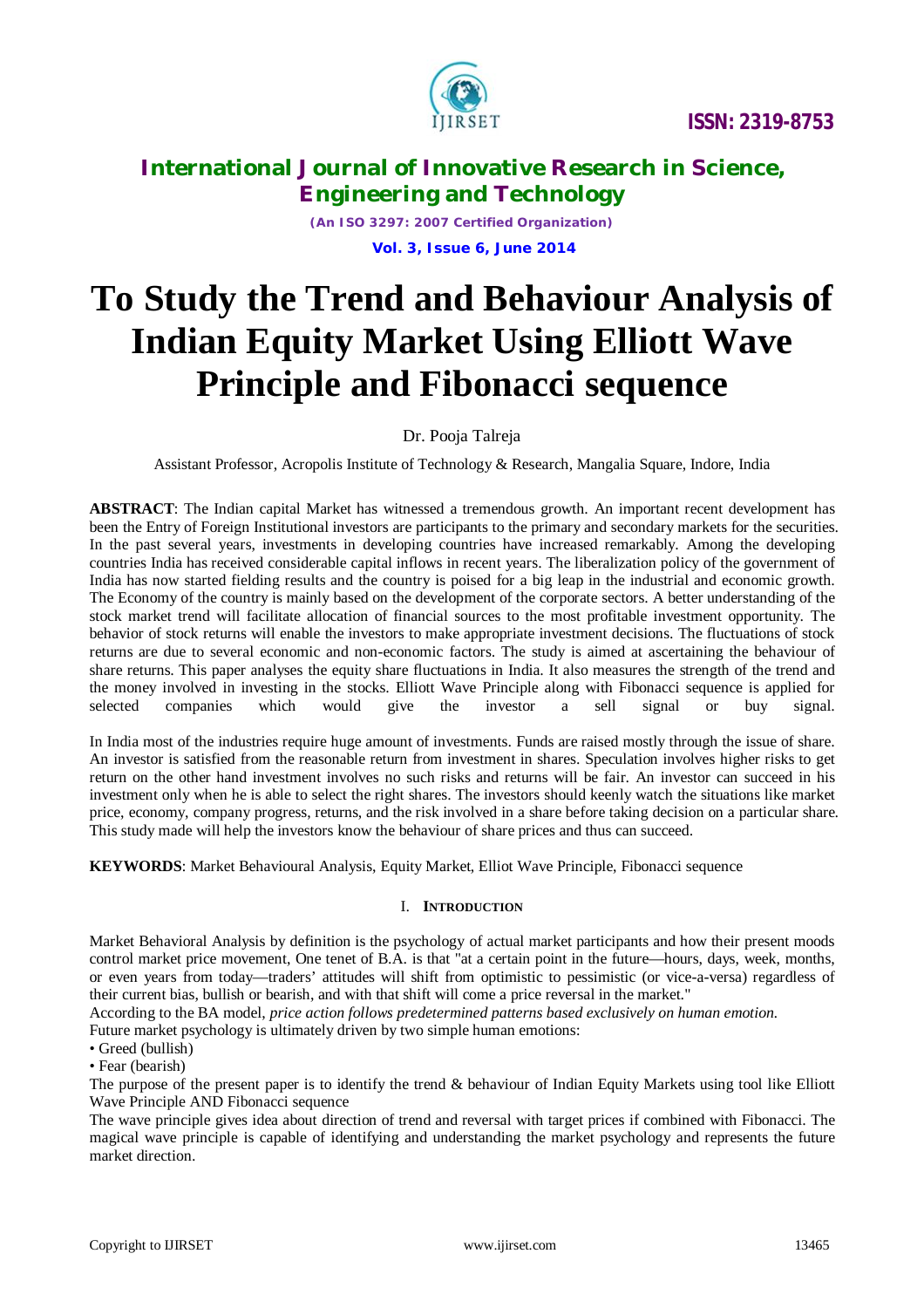

*(An ISO 3297: 2007 Certified Organization)*

### **Vol. 3, Issue 6, June 2014**

## **II. CONCEPTUAL FRAMEWORK**

#### **2.1 Elliott Wave Principle For Market Psychology Trends**

The Elliott Wave Principle states that markets move in natural patterns according to changing investor psychology and price momentum. Specifically, crowd psychology will move from optimism to pessimism, and back up again, making it possible to forecast the progression of certain market trends.

"The Wave Principle" is Ralph Nelson Elliott's discovery that social, or crowd, behaviour trends and reverses in recognizable patterns. The Wave Principle is not primarily a forecasting tool; it is a detailed description of how markets behave. Many areas of mass human activity follow the Wave Principle, but the stock market is where it is most popularly applied. Indeed, the stock market considered alone is far more important than it seems to casual observers.

According to the Elliott Wave theory, market move in the five distinct waves existing on the upside and the three distinct waves existing on the downside. The upwards waves that lie in the bull move are termed as Impulse waves and the other three waves that are against the trend direction are termed as Corrective waves. In the Financial market, major trend is determined by the major waves and the minor trend is determined by the minor waves. Example of Ideal Impulse & corrective wave is given below.

Every wave serves one of two functions: action or reaction. Specifically, a wave may either advance the cause of the wave of one larger degree or interrupt it. The function of a wave is determined by its relative direction. An actionary or trend wave is any wave that trends in the same direction as the wave of one larger degree of which it is a part. A reactionary or countertrend wave is any wave that trends in the direction opposite to that of the wave of one larger degree of which it is part. Actionary waves are labeled with odd numbers and letters. Reactionary waves are labeled with even numbers and letters



Chart 1 Complete Market Cycle

All reactionary waves develop in corrective mode. If all actionary waves developed in motive mode, then there would be no need for different terms. Indeed, most actionary waves do subdivide into five waves. However, as the following sections reveal, a few actionary waves develop in corrective mode, i.e., they subdivide into three waves or a variation thereof.

#### **Rules followed by the Impulse waves**

Traders must analyze carefully that the impulse waves they observed are valid or not and this analysis must be done before predicting and acting on the predictions. There are certain rules that the impulse waves follow and these rules are listed below.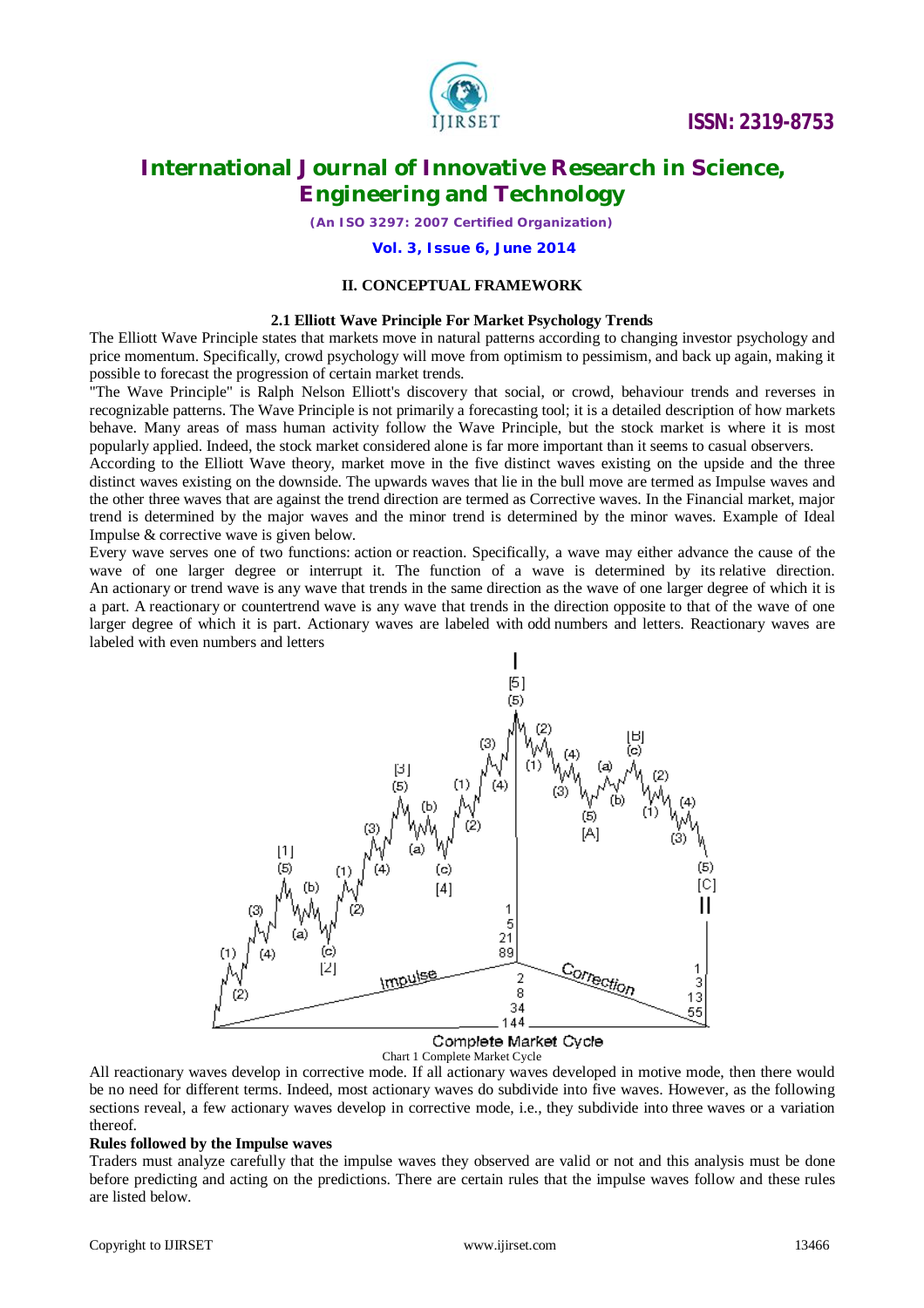

*(An ISO 3297: 2007 Certified Organization)*

## **Vol. 3, Issue 6, June 2014**

Wave 2 cannot pass the beginning point of Wave 1.

Wave 4 cannot pass the ending point of Wave 1.

Wave 3 cannot be shorter than the impulse wave 1 and impulse wave 5.



**Rules followed by the Corrective waves** There are certain rules that the corrective waves follow and these rules are listed below.

The first wave cannot be retraced more than 100% by the first wave.

The second wave can be the short but cannot be the shortest in any impulse sequence. Mostly the third wave is the longest of all the waves.

The fourth wave never goes in the first wave's price range

The idea of wave personality is a substantial expansion of the Wave Principle. It has the advantages of bringing human behavior more personally into the equation and even more important, of enhancing the utility of standard technical analysis.

#### **2.2 Wave Tendencies & Fibonacci**

Fibonacci is a mathematical sequence of numbers in which every number has relation with the previous two numbers of the series. An example of Fibonacci series is  $(1, 1, 2, 3, 5, 8, 13,$  and 21). As you can see in this series that the sixth number is 8 and its previous numbers are 5 and 3 so according to the theory there must be some relationship between 8 and (5, 3). So what is the relation between these numbers? If you will check these numbers then you will find that 8 is the sum of 5 and 3 and this is the Fibonacci Relationship. According to the Fibonacci relationship in a sequence of Fibonacci numbers, every number is the sum of the previous two numbers. Leonardo de Pisa, a mathematician of the  $12<sup>th</sup>$  century has given this beautiful and useful concept of numbers to the world. He told that every number of a Fibonacci sequence is approx 1.618 times greater than the preceding number and 0.618 times than its previous number.

# **Use of the Fibonacci sequence**

This concept in financial markets is used to find out the movement of the Trend lines and find out the minimum and maximum price points. A Fibonacci sequence is made up of Extension and Retracement.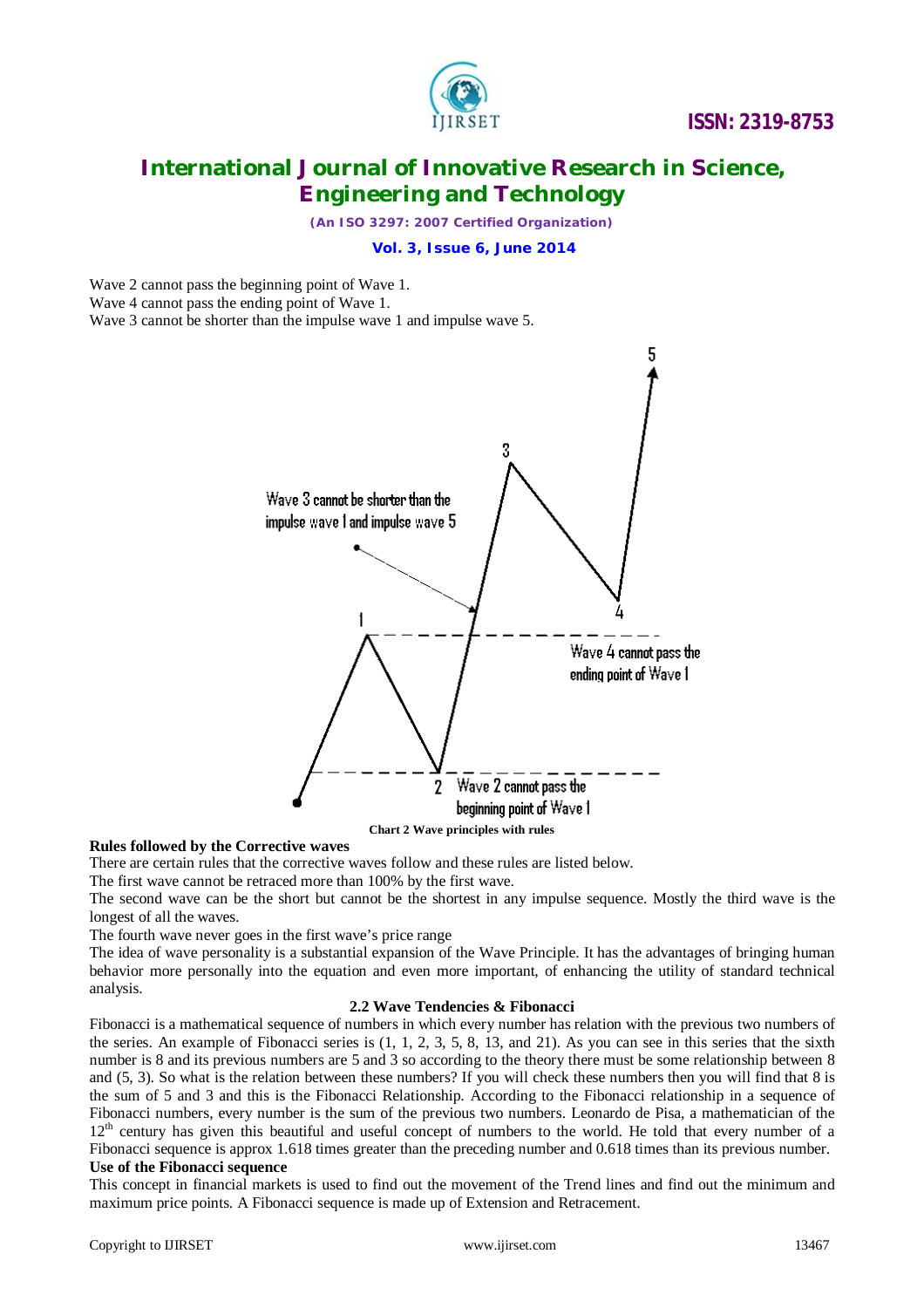

*(An ISO 3297: 2007 Certified Organization)*

### **Vol. 3, Issue 6, June 2014**

The Golden Ratio

After the first several numbers in the sequence, the ratio of any number to the next higher is approximately .618 to 1 and to the next lower number approximately 1.618 to 1. The further along the sequence, the closer the ratio approaches phi (denoted f) which is an irrational number, .618034.... Between alternate numbers in the sequence, the ratio is approximately .382, whose inverse is 2.618.

Some statements of the interrelated properties of these four main ratios can be listed as follows:

- 1)  $1.618 .618 = 1$ ,
- 2)  $1.618 \times .618 = 1$ .
- $3)$  1 .618 = .382.
- 4)  $.618 \times .618 = .382$
- 5)  $2.618 1.618 = 1$ ,
- 6)  $2.618 \times .382 = 1$ ,
- 7)  $2.618 \times .618 = 1.618$ ,
- 8)  $1.618 \times 1.618 = 2.618$ .

Besides 1 and 2, any Fibonacci number multiplied by four, when added to a selected Fibonacci number, gives another Fibonacci number, so that:

 $3 \times 4 = 12$ ;  $+ 1 = 13$ ,

- $5 \times 4 = 20$ ;  $+ 1 = 21$ ,
- $8 \times 4 = 32$ ;  $+ 2 = 34$ ,
- $13 \times 4 = 52$ ;  $+ 3 = 55$ .
- 21 x 4 = 84;  $+$  5 = 89, and so on.

1.618 (or .618) is known as the Golden Ratio or Golden Mean. Its proportions are pleasing to the eye and an important phenomenon in music, art, architecture and biology. William Hoffer, writing for the December 1975 Smithsonian Magazine, said:

*...the proportion of .618034 to 1 is the mathematical basis for the shape of playing cards and the Parthenon, sunflowers and snail shells, Greek vases and the spiral galaxies of outer space. The Greeks based much of their art and architecture upon this proportion. They called it "the golden mean."*

Nature uses the Golden Ratio in its most intimate building blocks and in its most advanced patterns, in forms as minuscule as atomic structure, microtubules in the brain and DNA molecules to those as large as planetary orbits and galaxies. It is involved in such diverse phenomena as quasi crystal arrangements, planetary distances and periods, reflections of light beams on glass, the brain and nervous system, musical arrangement, and the structures of plants and animals. Science is rapidly demonstrating that there is indeed a basic proportional principle of nature.

### **Fibonacci Retracement**

Movement of price to some point on the trading chart and then retracing back is known as Fibonacci Retracement. 0% is the lowest level in a Fibonacci sequence and 100% is the highest. The other most important Fibonacci Retracement levels are 38.2%, 50% and 61.8%. Support or Resistance levels for any currency exist at the points obtained by dividing the length of swing by ratios of figures such as .382, .50 and .618.

### **Fibonacci Extension**

Fibonacci Extension is used to predict the behavior of a stock after swing high or swing low is crossed. Ratios such as 161.8%, 261.8% and 423.6% that extend beyond 100% are included in the Fibonacci Extension. These levels are used by the traders and investors for calculating the entry and exit points. In an uptrend, the traders and investors should attempt to earn profit on a long trade at these extension levels where as in a downtrend the traders and investors should attempt to earn profit on the short trade.

#### **2.3 Relationship Of Fibonacci Sequence With The Elliott Wave Principle**

At any moment, financial market can be either bull or bear because bull or bear are the two sides of the market. Financial market if going bull, divides itself into five waves and when the market is going bear, divides itself into three waves. This way we can derive the 5-3 relationship and this is the principle of the concept of Elliott Wave. This concept shows the progress of market. A complete Fibonacci sequence can be generated using the concept of Elliott Wave Principle. A straight line decline can be drawn using the bear swing concept and a straight line advance can be drawn using the bull swing concept. Examples of bear, bull and both using the combination of the waves (1, 1, 2), (3, 5, 8) and (12, 21, 34) are shown in the figure below.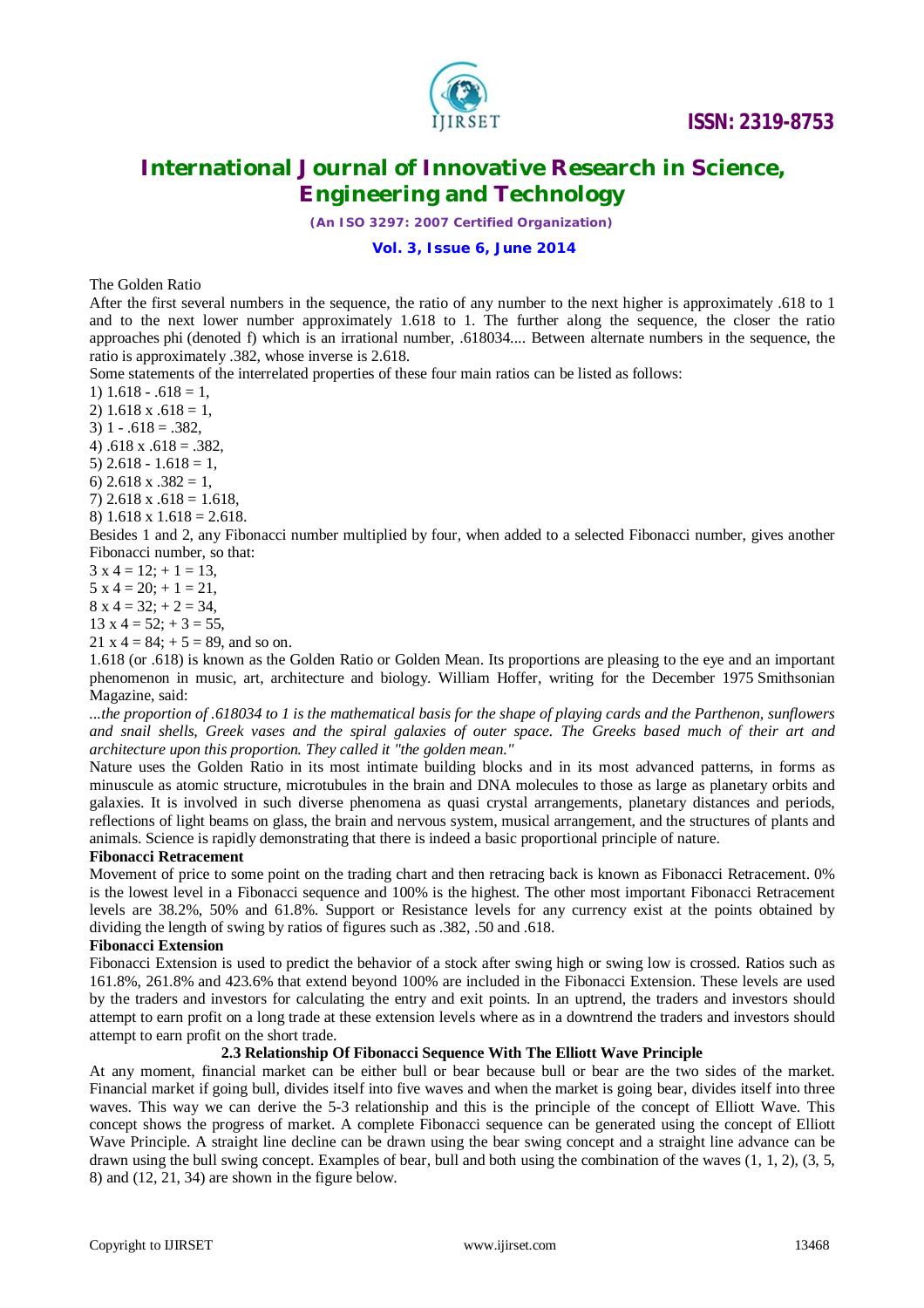

*(An ISO 3297: 2007 Certified Organization)*  **Vol. 3, Issue 6, June 2014**



# Chart 3 Fibonacci & wave principle

The concept of the waves in bear and bull market according to an Elliott Wave Principle forms the Fibonacci sequence and this is the relationship between the Fibonacci sequence and the Elliott Wave Principle. Summarizing the relationship between Fibonacci and Elliot wave with illustrations

Table 1 Fibonacci series (retracements)

| N        | Fibonacci<br><b>Numbers</b> | of<br>Ratio<br>Adjacent<br>Terms | of<br>Ratio<br>Second Terms | Square root of<br><b>Adjacent Term</b> | Second<br>Square<br>root<br>-of<br><b>Adjacent Term</b> |
|----------|-----------------------------|----------------------------------|-----------------------------|----------------------------------------|---------------------------------------------------------|
| $\theta$ |                             |                                  |                             |                                        |                                                         |
|          |                             |                                  |                             |                                        |                                                         |
| 2        | 2                           | 0.5                              | 0.5                         | 0.707107                               | 0.707107                                                |
| 3        | 3                           | 0.666667                         | 0.333333                    | 0.816497                               | 0.57735                                                 |
| 4        | 5                           | 0.6                              | 0.4                         | 0.774597                               | 0.632456                                                |
| 5        | 8                           | 0.625                            | 0.375                       | 0.790569                               | 0.612372                                                |
| 6        | 13                          | 0.615385                         | 0.384615                    | 0.784465                               | 0.620174                                                |
|          | 21                          | 0.619048                         | 0.380952                    | 0.786796                               | 0.617213                                                |
| 8        | 34                          | 0.617647                         | 0.382353                    | 0.785905                               | 0.618347                                                |
| 9        | 55                          | 0.618182                         | 0.381818                    | 0.786245                               | 0.617914                                                |
| 10       | 89                          | 0.617978                         | 0.382022                    | 0.786115                               | 0.61808                                                 |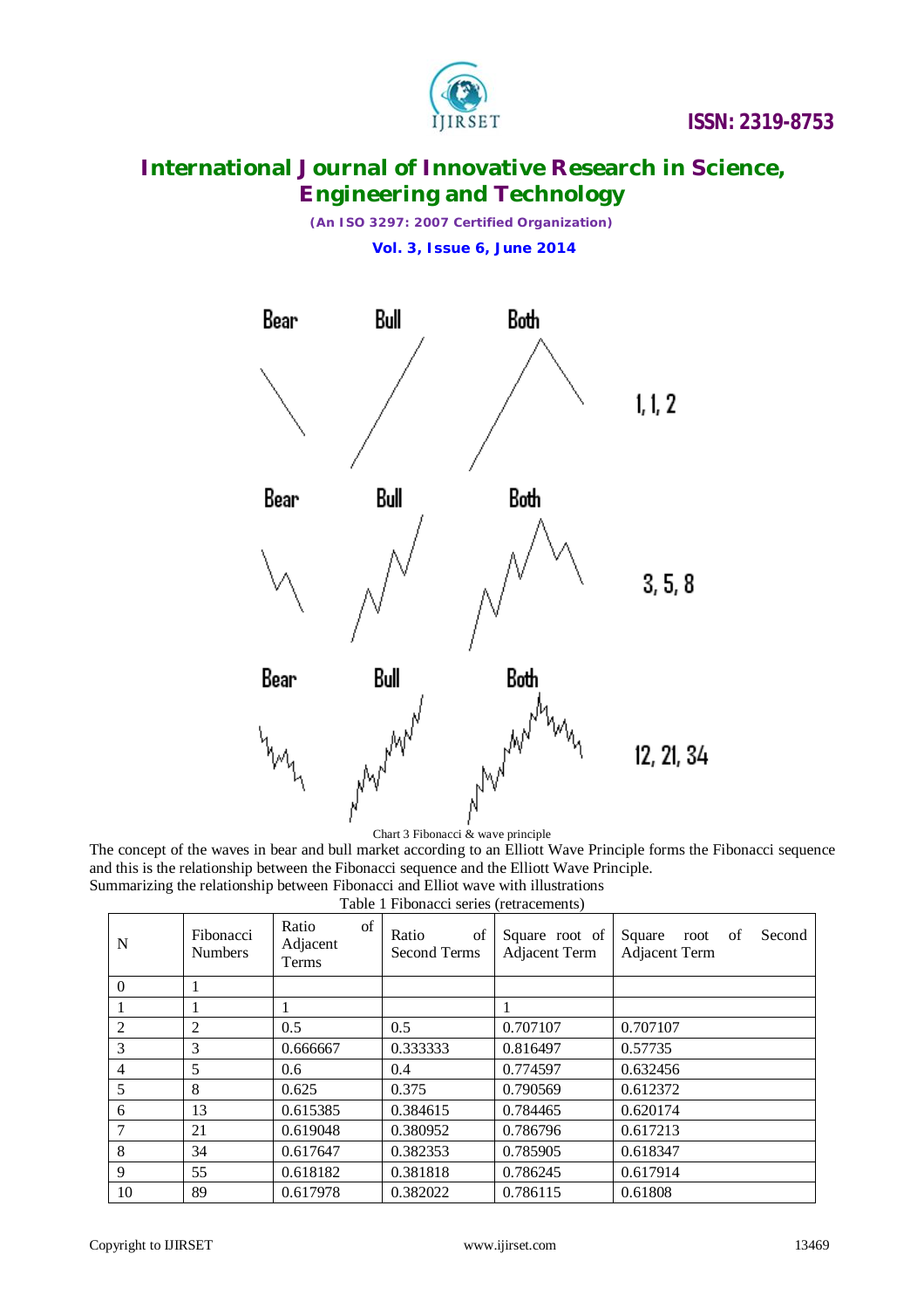

*(An ISO 3297: 2007 Certified Organization)*

# **Vol. 3, Issue 6, June 2014**

| 11 | 144   | 0.618056 | 0.381944 | 0.786165 | 0.618017 |
|----|-------|----------|----------|----------|----------|
| 12 | 233   | 0.618026 | 0.381974 | 0.786146 | 0.618041 |
| 13 | 377   | 0.618037 | 0.381963 | 0.786153 | 0.618031 |
| 14 | 610   | 0.618033 | 0.381967 | 0.786151 | 0.618035 |
| 15 | 987   | 0.618034 | 0.381966 | 0.786152 | 0.618034 |
| 16 | 1597  | 0.618034 | 0.381966 | 0.786151 | 0.618034 |
| 17 | 2584  | 0.618034 | 0.381966 | 0.786151 | 0.618034 |
| 18 | 4181  | 0.618034 | 0.381966 | 0.786151 | 0.618034 |
| 19 | 6765  | 0.618034 | 0.381966 | 0.786151 | 0.618034 |
| 20 | 10946 | 0.618034 | 0.381966 | 0.786151 | 0.618034 |
| 21 | 17711 | 0.618034 | 0.381966 | 0.786151 | 0.618034 |
| 22 | 28657 | 0.618034 | 0.381966 | 0.786151 | 0.618034 |
| 23 | 46368 | 0.618034 | 0.381966 |          | 0.618034 |

This determines 0.382, 0.618 & 0.786 as constant ratio of first, second & third adjacent term. A mid number between 0.618 and 0.381 is 0.5 is also consider as an important level.

When it is changed in percentage it gives 38.2%, 50%, 61.8% & 78.6%.

Table 2 Fibonacci series (extensions)

| $\mathbf N$              | Fibonacci<br><b>Numbers</b> | Ratio<br>Adjacent<br>of<br>Terms | Ratio<br>Second<br>of<br>Terms | Ratio<br>of<br>Third<br>Terms | Square root of<br><b>Adjacent Term</b> | Square root<br>of Second<br>Adjacent<br>Term |
|--------------------------|-----------------------------|----------------------------------|--------------------------------|-------------------------------|----------------------------------------|----------------------------------------------|
| $\mathbf{0}$             | 1                           | $\overline{\phantom{a}}$         | $\overline{\phantom{0}}$       |                               |                                        |                                              |
| 1                        | 1                           | 1                                | $\overline{\phantom{a}}$       | $\blacksquare$                |                                        |                                              |
| $\overline{2}$           | $\overline{2}$              | 2                                | $\overline{2}$                 | $\overline{a}$                | 1.414214                               | 1.414214                                     |
| 3                        | 3                           | 1.5                              | 3                              | 3                             | 1.224745                               | 1.732051                                     |
| $\overline{\mathcal{L}}$ | 5                           | 1.666666667                      | 2.5                            | $\overline{5}$                | 1.290994                               | 1.581139                                     |
| 5                        | 8                           | 1.6                              | 2.666666667                    | $\overline{4}$                | 1.264911                               | 1.632993                                     |
| 6                        | 13                          | 1.625                            | 2.6                            | 4.333333333                   | 1.274755                               | 1.612452                                     |
| 7                        | 21                          | 1.615384615                      | 2.625                          | 4.2                           | 1.270978                               | 1.620185                                     |
| 8                        | 34                          | 1.619047619                      | 2.615384615                    | 4.25                          | 1.272418                               | 1.617215                                     |
| 9                        | 55                          | 1.617647059                      | 2.619047619                    | 4.230769231                   | 1.271868                               | 1.618347                                     |
| 10                       | 89                          | 1.618181818                      | 2.617647059                    | 4.238095238                   | 1.272078                               | 1.617914                                     |
| 11                       | 144                         | 1.617977528                      | 2.618181818                    | 4.235294118                   | 1.271997                               | 1.61808                                      |
| 12                       | 233                         | 1.618055556                      | 2.617977528                    | 4.236363636                   | 1.272028                               | 1.618017                                     |
| 13                       | 377                         | 1.618025751                      | 2.618055556                    | 4.235955056                   | 1.272016                               | 1.618041                                     |
| 14                       | 610                         | 1.618037135                      | 2.618025751                    | 4.236111111                   | 1.272021                               | 1.618031                                     |
| 15                       | 987                         | 1.618032787                      | 2.618037135                    | 4.236051502                   | 1.272019                               | 1.618035                                     |
| 16                       | 1597                        | 1.618034448                      | 2.618032787                    | 4.236074271                   | 1.27202                                | 1.618034                                     |
| 17                       | 2584                        | 1.618033813                      | 2.618034448                    | 4.236065574                   | 1.27202                                | 1.618034                                     |
| 18                       | 4181                        | 1.618034056                      | 2.618033813                    | 4.236068896                   | 1.27202                                | 1.618034                                     |
| 19                       | 6765                        | 1.618033963                      | 2.618034056                    | 4.236067627                   | 1.27202                                | 1.618034                                     |
| 20                       | 10946                       | 1.618033999                      | 2.618033963                    | 4.236068111                   | 1.27202                                | 1.618034                                     |
| 21                       | 17711                       | 1.618033985                      | 2.618033999                    | 4.236067926                   | 1.27202                                | 1.618034                                     |
| 22                       | 28657                       | 1.61803399                       | 2.618033985                    | 4.236067997                   | 1.27202                                | 1.618034                                     |
| 23                       | 46368                       | 1.618033988                      | 2.61803399                     | 4.23606797                    | 1.27202                                | 1.618034                                     |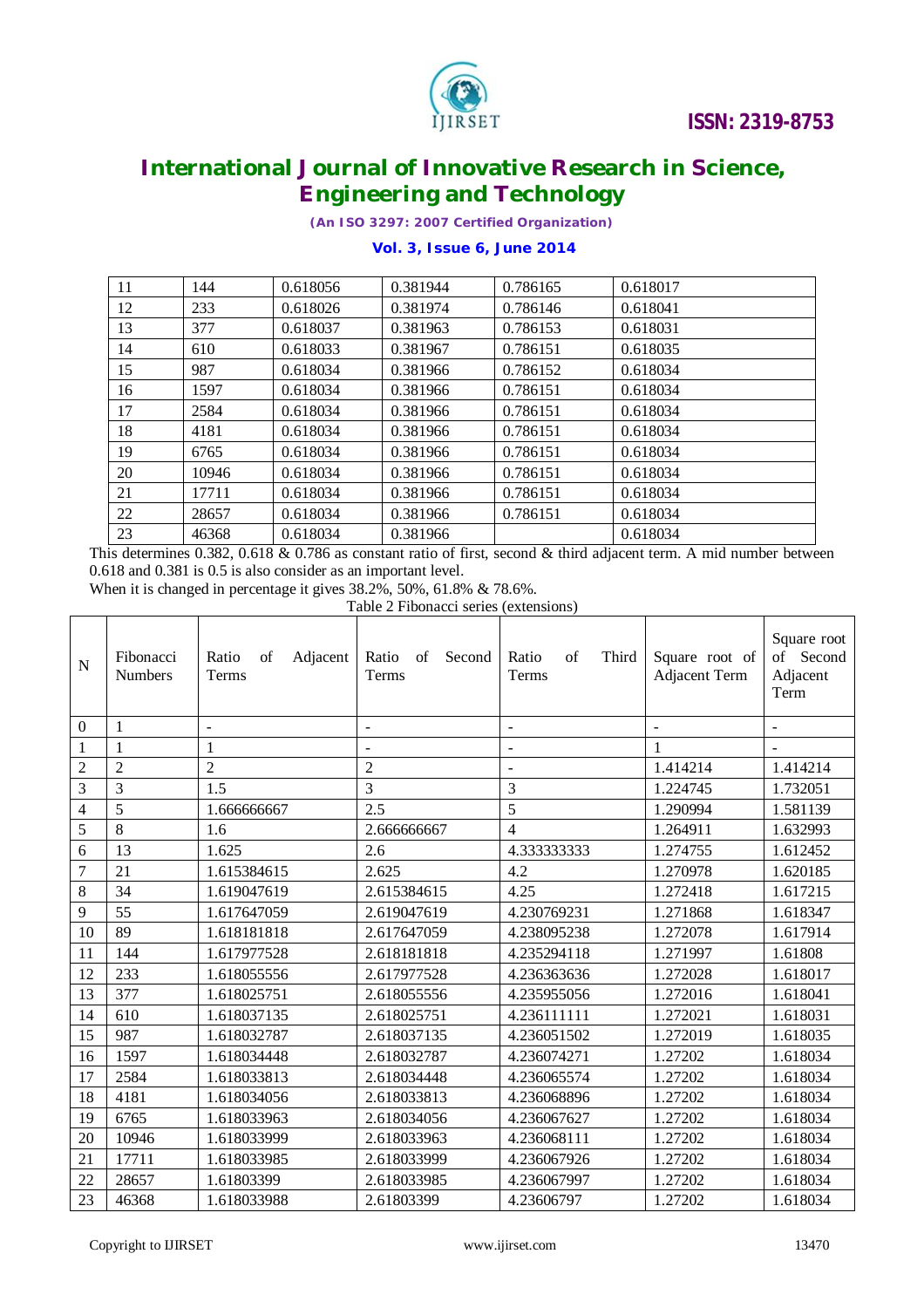

*(An ISO 3297: 2007 Certified Organization)*

## **Vol. 3, Issue 6, June 2014**

This determines 1.272, 1.618, 2.618 & 4.23 as constant ratio of first, second & third adjacent term. When it is changed in percentage 127.2%, 161.8%, 261.8% & 423.6% are the percentages for extensions Waves and Fibonacci:

Waves 1: Begins after completion of a market cycle really difficult to determine

Wave 2: Retracement of wave 1 up to 38.2%, 50%, 61.8% or 78.6%

Wave 3: Extension in the direction of main trend probably 100%, 127.2%, 161.8%, 261.8% or 423.6%, this wave can't be the shortest wave

Wave 4: Retracement of wave 3 up to 38.2%, 50%, 61.8% or 78.6% If the wave 2 is 38.2% then wave 4 would be 61.8% or vice versa. As per basis guidelines this wave never entrance in the territory of wave 1

Wave 5: Usually the price distance travelled in wave 5 is equals to wave 1. But sometimes 61.8%, 127.2%, 161.8%, 261.8% or 423.6%

Wave A: retracement of wave 5 up to 50%, 61.8% or 78.6%

Wave B: retracement of wave A up to 38.2%, 50%, 61.8% or 78.6%

Wave C: extension in the direction of correction. As per rule wave C is equal to wave A, sometimes 161.8% of wave A

### **III.REVIEW OF LITERATURE**

Daigler Robert T.et.Al., (1981)2 have conducted a study on the development and testing of trading rules on the New York stock Exchange which are based on the discriminant Function. The study analysis the ability of daily technical indicators to predict future changes in the "standard and poor's 500 index". The study also signifies that the Technical indicators possess predictive ability to the extent that investor's possess predictive ability to the extent that investors believe they contain information on Future Market developments, and/or to the extent that the indicators reflect changing expectations among market participants. The study summarizes that the initial analysis of the relationship between daily technical data and future market movements is accomplished by examining the statistical difference between the group means (computed via the usual F test applied to the group means estimated from the discriminant function) of predicted "up days" versus predicted "down days" ("Up" and "down" days are define shortly). The statistical analysis is extended by classifying the observations into groups.

Micko Tanaka Yamawaki et. Al., (2007) 7 have conducted a study on the Adaptive use of Technical Indicators for predicting the Intra-Day price movements. The researcher has proposed a system to select the best combination of technical indicators and their parameter values adaptively by learning the patterns from the tick-wise financial data. In this paper, the researcher has shown that this system gives good predictions on the directors of motion with the hitting rate at 10 ticks ahead of the decision point as high as 70% for foreign exchange rates (FX) in five years from kl1996 to 2000 and 8 different stock prices in NYSE market in 1993 The study concludes that the tick-wise price time series carry a long memory of the order of at least a few minutes, which is equivalent to 10 ticks.

Bennet, James A.et.al (2001) have conducted a study on "can money flow predict is defined as the difference between up stick and down stick dollar trading volume. The study says that despite little published research regarding its usefulness, the measure has become an increasingly popular technical indicator because of its own means. The study summarizes its most important finding that money flow appears to predict across- sectional variation in future returns. Their predictive ability is sensitive, however, to the method of money flow measurement (eg. The exclusion or inclusion of block trades) and the Forecast horizon.

### **IV.RESEARCH METHODOLOGY**

Research methodology deals with a systematic and scientific methods that can be adopted to solve research problems. Methodology is a crucial step in any research because it directly influences the whole research and its findings. The data collected for the study is secondary in nature. The objective of the study is to study the trend and behavior analysis of Indian equity markets using tool of technical analysis like Elliott wave principle and Fibonacci sequence The study is carried out during the period April 2006 to march 2011.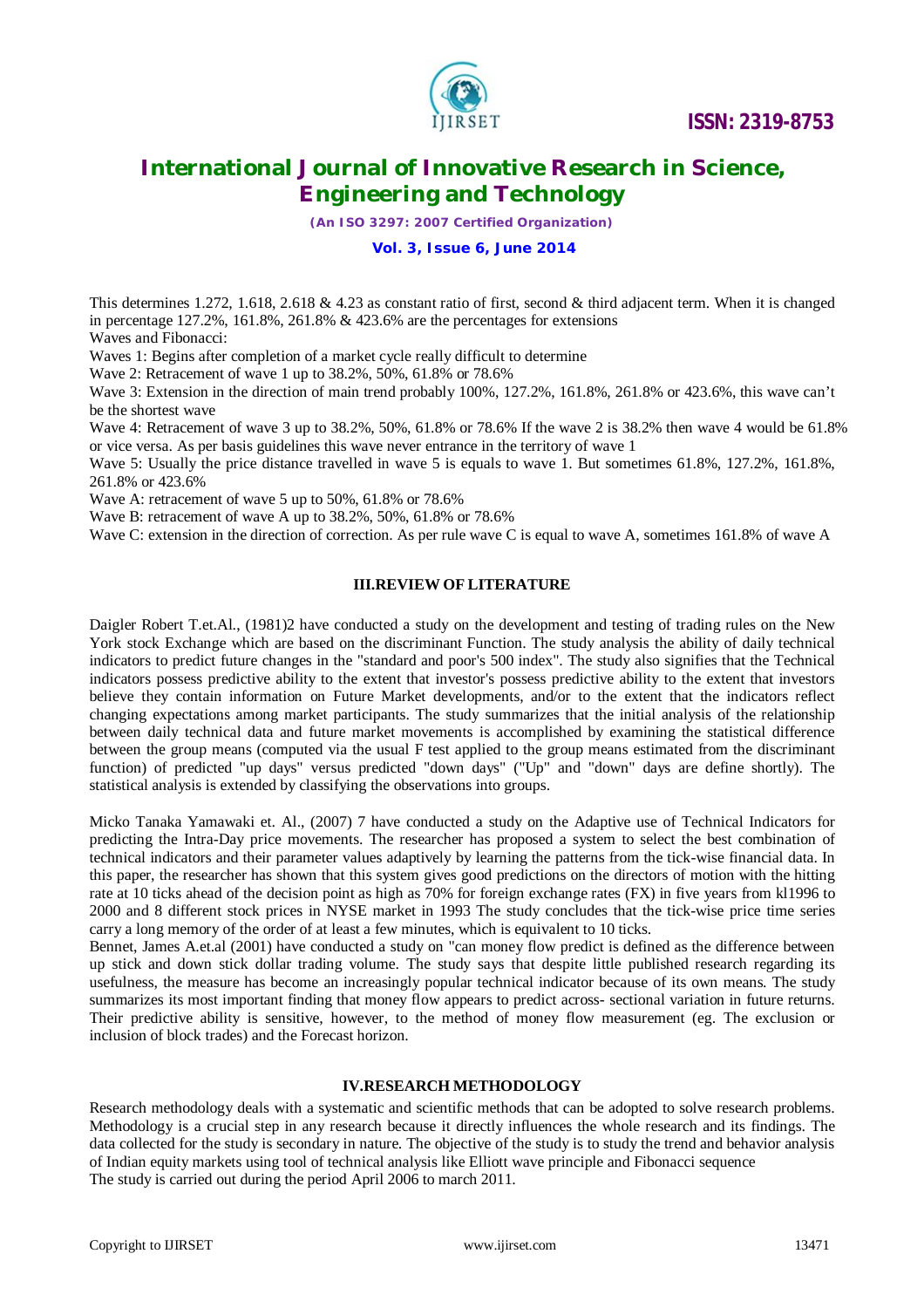

*(An ISO 3297: 2007 Certified Organization)*

## **Vol. 3, Issue 6, June 2014**

# **V.DATA ANALYSIS & INTERPRETATION USING FIBONACCI & ELLIOTT WAVE WITH MARKET BEHAVIORAL ANALYSIS IN INDIAN STOCK MARKETS WITH EXAMPLES**

S&P CNX NIFTY



### First wave cycle with Fibonacci for NIFTY

- Wave1: 1125.50 to 2014.65
- Wave 2: 2014.65 to 1456.20, 61.8% retracement of wave 1
- Wave 3: 1456.20 to 3774.15, 261.8% extension of wave 1
- Wave 4: 3774.15 to 2595.65, 50% retracement of wave 3
- Wave 5: 2595.65 to 6357.10, 161.8% of wave 3
- Wave A: 6357.10 to 4468.55, 50% retracement of wave 5
- Wave B: 4468.55 to 5254.50, 50% retracement of wave A
- Wave C: 5254.50 to 2252.75, 161.8% of wave A

After completion of first wave cycle the second wave

- Wave1: 2252.75 to 3240.55
- Wave 2: 3240.55 to 2539.45, 78.6% retracement of wave 1
- Wave 3: 2539.45 to 5176, 261.8% extension of wave 1
- Wave 4:5176 to 4538.50, 23.6% retracement of wave 3
- Wave 5: 4538.50 to 6338.50, 61.8% of distance from wave 1 to 3
- Wave A: 6338.50 to 5177.70, 61.8% retracement of wave 5
- Wave B: 5177.70 to 5944.45, 61.8% retracement of wave A
- Wave C: 5944.45 to 4713.80, 100% of wave A (still continue in extensions to 161.8%)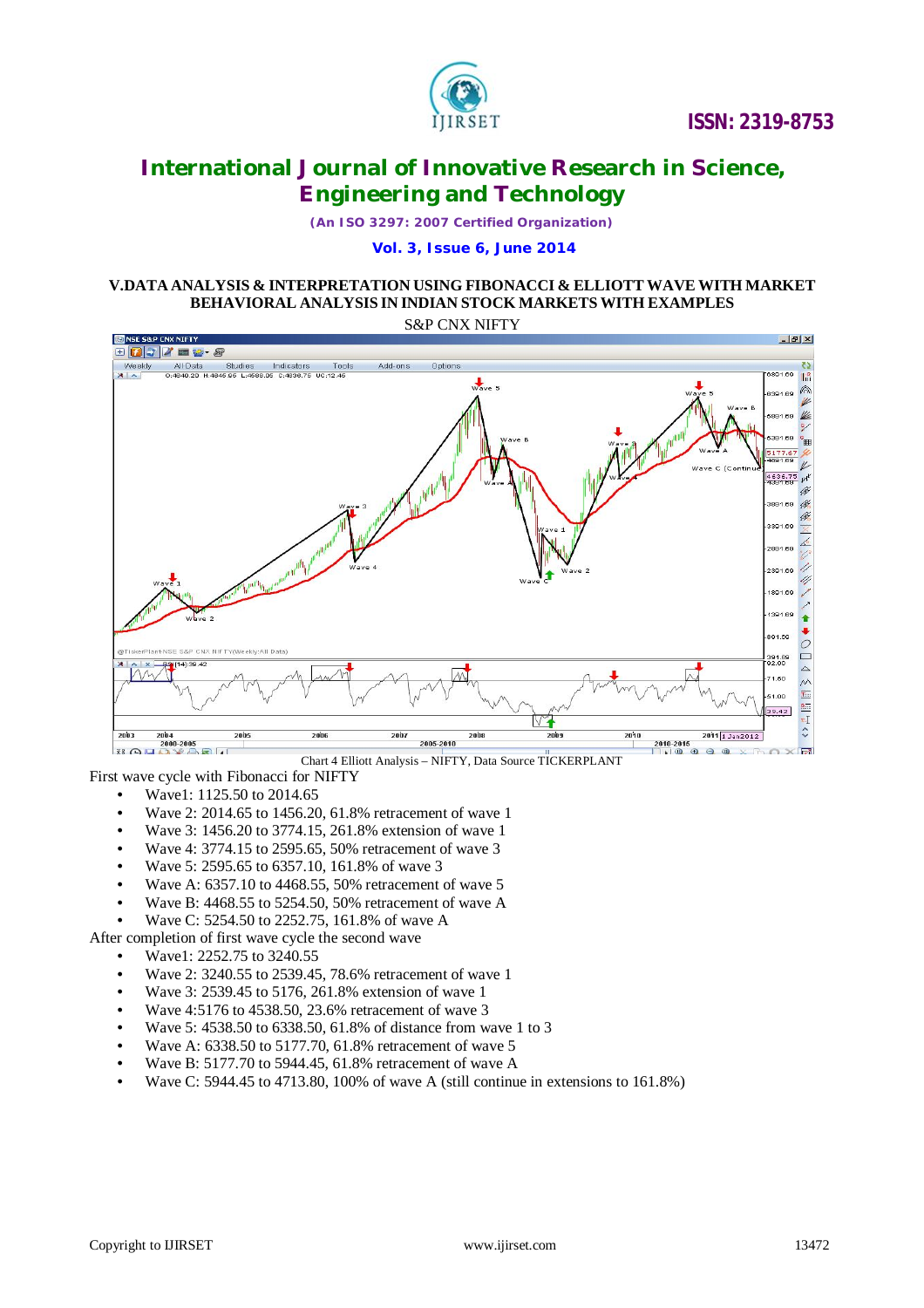

*(An ISO 3297: 2007 Certified Organization)*

 **Vol. 3, Issue 6, June 2014**



- Wave 1: 119 to 232
- Wave 2: 232 to 163, 61.8% retracement of wave 1<br>• Wave 3: 163 to 351, 161.8% of wave 1
- Wave 3: 163 to 351, 161.8% of wave 1
- Wave 4: 351 to 228, 61.8% retracement of wave 3
- Wave 5: 228 to 414, 161.8% of wave 1
- Wave A: 414 to 194
- Wave B: 194 to 321, 61.8% of wave A
- Wave C: 321 to 108, 100% of wave A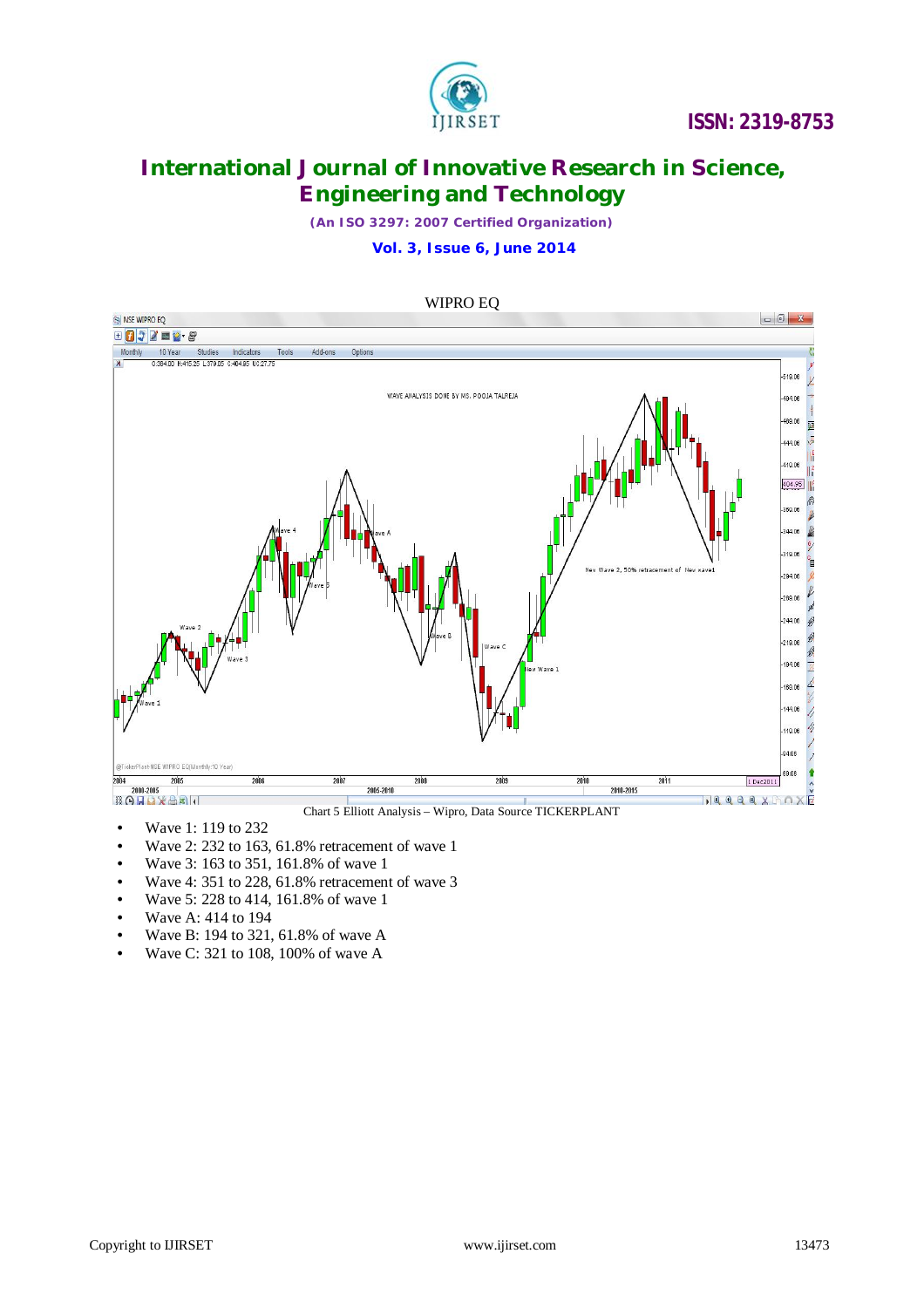

*(An ISO 3297: 2007 Certified Organization)*

 **Vol. 3, Issue 6, June 2014**





a na 8.62  $2003$ 2004 11 D 311 2010-2015 2005-2010  $\frac{1}{2}$  $\Box$   $\Box$   $\Box$   $\Box$   $\Box$ 

- Chart 7 Elliot Analysis INFY, Data Source TICKERPLANT
- Wave 1: 337.50 to 762.50
- Wave 2: 762.50 to 515.60, 61.8% retracement of wave 1
- Wave 3: 515.60 to 1678.50, 261.8% of wave 1
- Wave 4: 1678.50 to 1225,38.2% retracement of wave 3

 $\frac{1}{10}$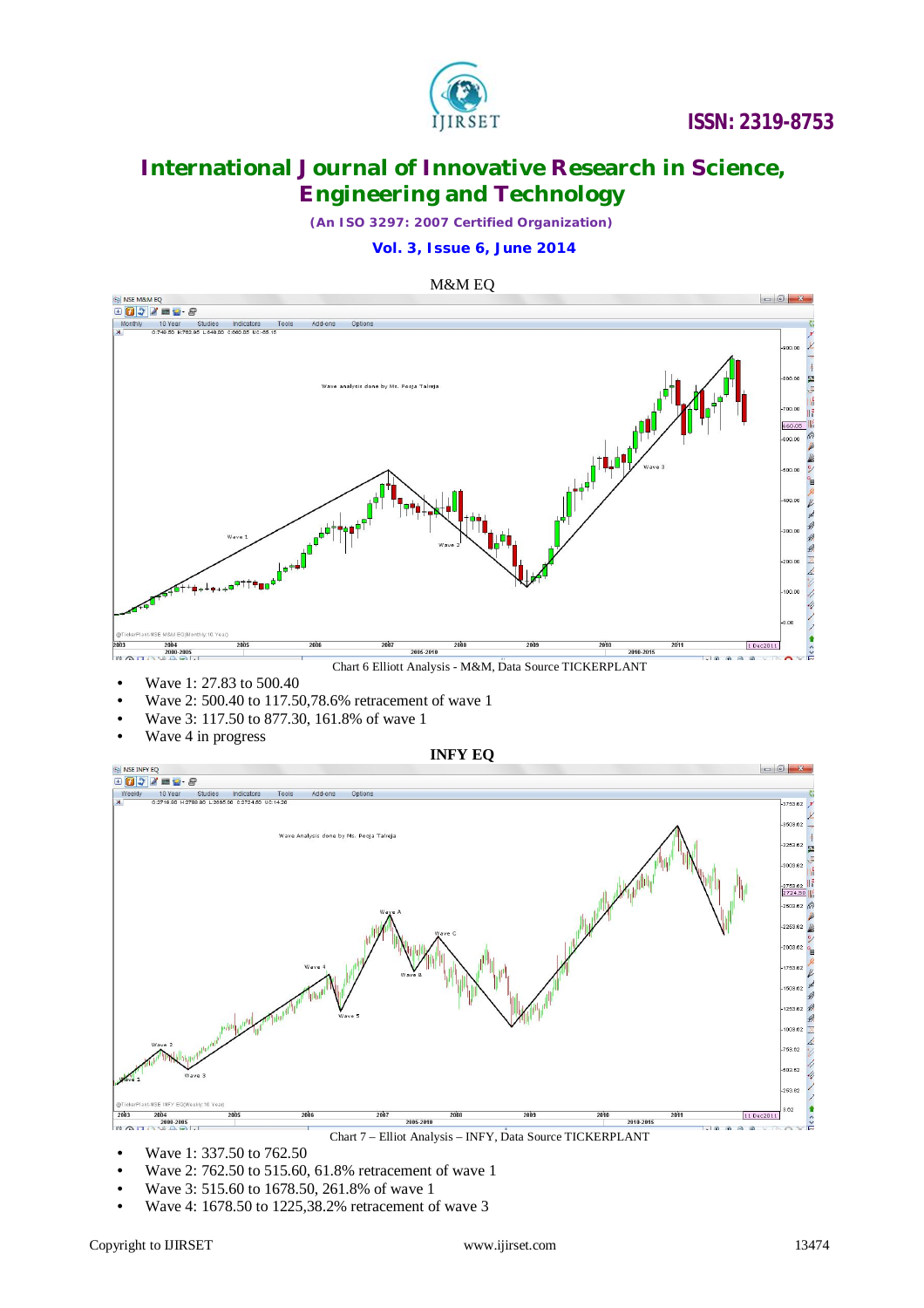

*(An ISO 3297: 2007 Certified Organization)*

# **Vol. 3, Issue 6, June 2014**

- Wave 5: 1225 to 2415, 100% of wave 3
- Wave A: 2415 to 1715, 61.8% retracement of wave 5
- Wave B: 1715 to 2141, 61.8% of retracement of wave A
- Wave C:2141 to 1040, 161.8% of wave A





- Wave 1: 72 to 352.30
- Wave 2: 352.30 to 211.55, 50% retracement of wave 1
- Wave 3: 211.55 to 675, 161.8% of wave 1
- Wave 4: 675 to 435 , 50% retracement of wave 3
- Wave 5: 435 to 1455.50, 423.6% of wave 1
- Wave A: 1455.50 to 720.05, 61.8% retracement of wave 5
- Wave B: 720.05 to 971, 38.2% retracement of wave A
- Wave C: 971 to 252.30, 100% of wave A